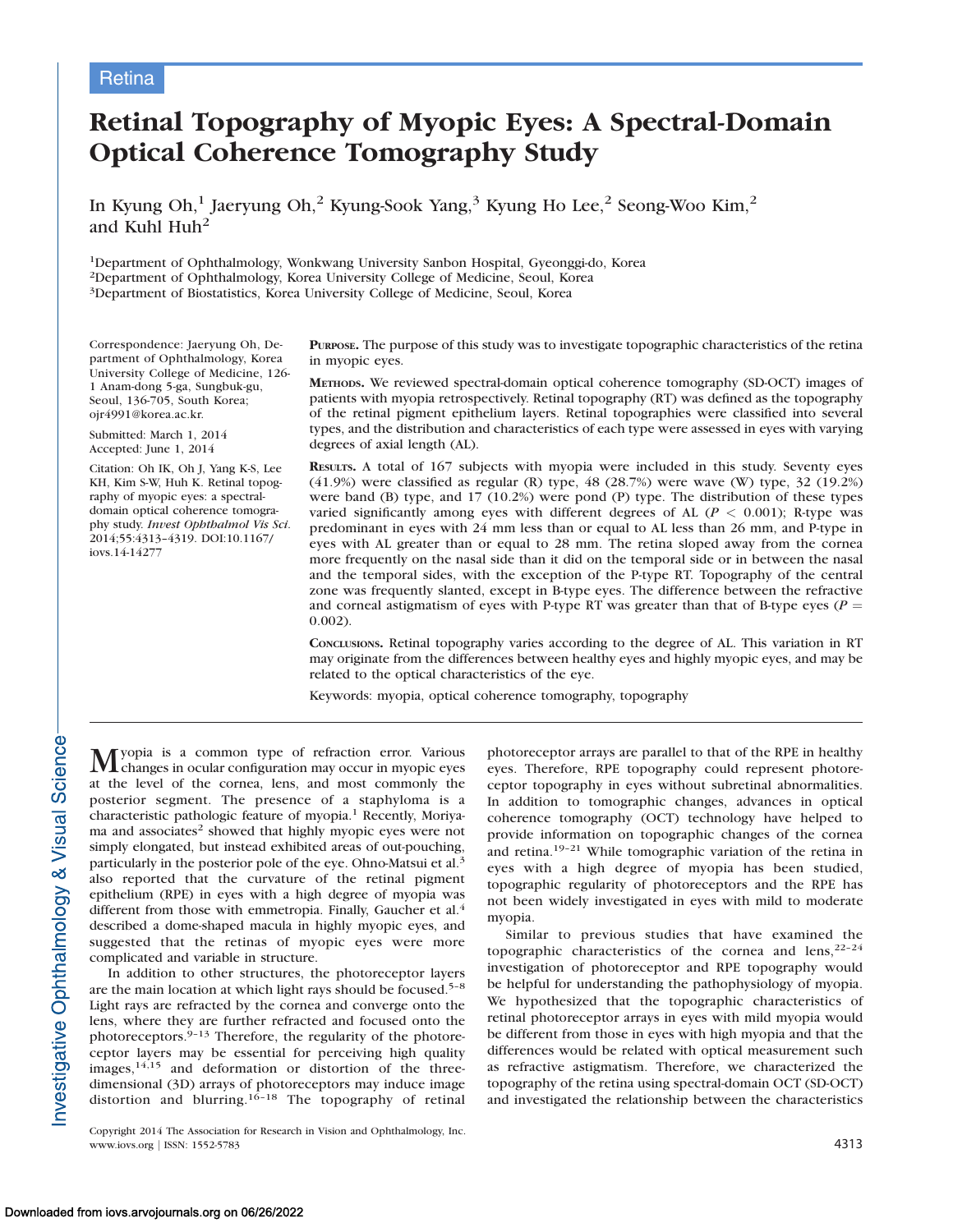

FIGURE 1. Volume scan (left) and layer image map (middle, right) generated using SD-OCT. The topographic layer image map of the internal limiting membrane (middle) and RPE (right) represents the inner and outer retinal topography, respectively. The rainbow pseudocolors in the topographic layer image represent height from the coronal plane of the eye, with blue indicating low height and red indicating high height.

and optical biometry in eyes with low to high degrees of myopia.

peripheral iridotomy, or in patients whose measurements were obtained after pharmacologic mydriasis.

## **METHODS**

This study was approved by the institutional review board at Korea University. The study protocol and methods of data collection were in adherence with the tenets of the Declaration of Helsinki.

For this observational case study, we examined OCT images from the SD-OCT database (3D OCT-1000 Mark II; Topcon Corp., Tokyo, Japan) at the Korea University Medical Center that were obtained between July 2009 and November 2012 retrospectively. Patients who were diagnosed with myopia of less than 0 diopters (D) of SE and an axial length (AL) of greater than or equal to 24 mm were included in this study. Eyes with pre-existing ocular disease or a history of ocular surgery other than cataract surgery were excluded. When both eyes of a subject were included, right eye was selected from each subject for analysis. The original refractive errors were used for eyes that had previously undergone cataract surgery. All patients underwent biomicroscopic and biometric examinations as well as SD-OCT. Best-corrected visual acuity (BCVA) was measured using a Snellen chart. Refractive error was measured using an automated refractor (RK-F1; Canon Inc., Tochigi, Japan). Keratometric values (K), AL, and anterior chamber depth (ACD) measured using partial coherence interferometer (IOLMaster; Carl Zeiss Meditec, Dublin, CA, USA) were also obtained. The horizontal K value was defined as the K value of the axis ranging from  $0^{\circ}$  to  $45^{\circ}$ and  $136^{\circ}$  to  $180^{\circ}$ , and the vertical K value was defined as the K value of the axis ranging from  $46^{\circ}$  to  $135^{\circ}$ . Corneal astigmatisms were calculated using the difference between flat and steep K values, and the axis of the flat K value was recorded. The axis difference between the refractive astigmatism and the corneal astigmatism was obtained as previously described.<sup>25</sup> Anterior chamber depth was not analyzed in eyes with a history of cataract surgery or

## Retinal Topography in SD-OCT

The SD-OCT device (3D OCT-1000 Mark II, Topcon Corp., Tokyo, Japan) used in this study had a wavelength of 840 nm, a horizontal resolution of less than or equal to 20  $\mu$ m, and an axial resolution of up to  $5 \mu$ m. Its imaging speed was 27,000 axial scans per second. Patients underwent SD-OCT evaluations using 3D scanning protocols with 128 B-scans (512 A-scans per B-scan) of a 6 mm  $\times$  6 mm area and line scanning protocols with an average of 50 B-scans (1024 A-scans per B-scan) with a 6-mm length. Patients were sat straight in their chair with their chin firmly in the chinrest and their forehead against the headrest. The SD-OCT used a protocol to reconstruct maps of the retinal layers including the internal limiting membrane (ILM) and RPE. Each mapped layer contained information regarding the topographic data as depicted by pseudocolor values. In SD-OCT images, ILM, and RPE topography may represent inner and outer RT, respectively (Fig. 1). In this study, RT was defined as topography of the external boundary of the retinal layers on SD-OCT scans, which was determined on pseudocolor coded topographic maps of the RPE.

#### Classification of Retinal Topography Type

Unlike corneal topography, there is currently no established method for classifying RT type.22,23,26 As a result, a new classification system was devised by one of our investigators (JO). Pseudocolors on topographic image maps of the RPE were used to identify elevated or depressed areas and designate the RPE as one of four types: regular (R), wave (W), band (B), or pond (P) (Fig. 2). Several of these types were defined according to modifications of definitions established in previous studies,<sup>2-4</sup> while others were newly defined. The following objective criteria were used for classification: R-type, no waviness of the boundary between pseudocolors; W-type, waviness of the boundary between pseudocolors; B-type, two outward concavities of the RPE layer and a horizontal ridge



FIGURE 2. Retinal topography types. Left: Regular-type. Middle-left: Wave-type. Middle-right: Band-type. Right: Pond-type. The rainbow pseudocolors in the topographic layer image represent height from the coronal plane of the eye, with blue indicating low height and red indicating high height.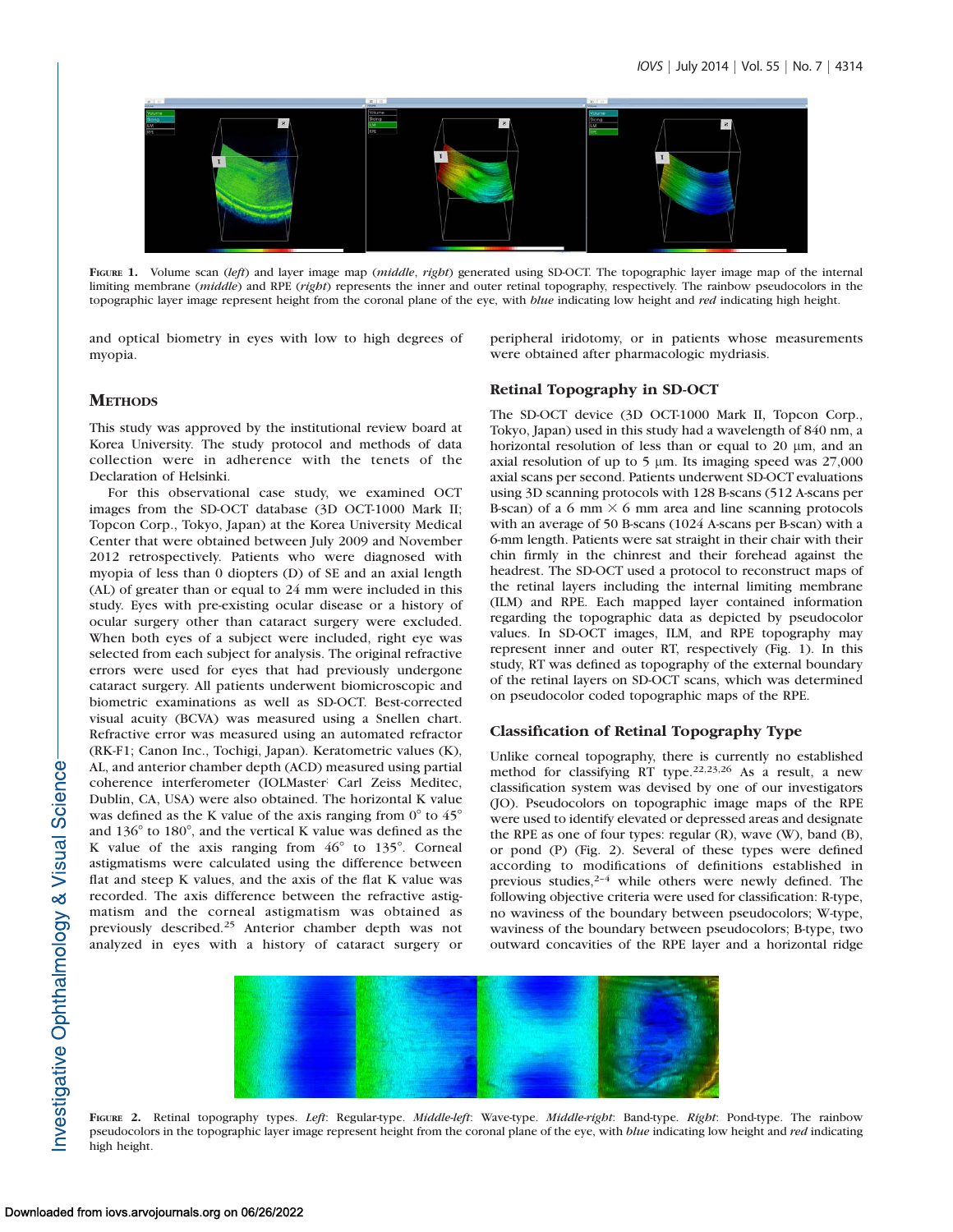

FIGURE 3. Three dimensional characteristics of retinal topography. Left: Temporal slope. Middle: Middle slope. Right: Nasal slope.

between the concavities which are continuous between the fovea and optic disc; and P-type, localized single concavity of the RPE representing a staphyloma. To minimize interpretation bias in classifying RPEs, we processed images using ImageJ software<sup>27</sup> (http://imagej.nih.gov/ij/; provided in the public domain by the National Institutes of Health, Bethesda, MD, USA; [Supplementary Fig. S1\)](http://www.iovs.org/content/55/7/4313/suppl/DC1). Two independent ophthalmologists (IKO, SWK) examined each of the topographies and the interobserver agreement was recorded. The ophthalmologists then met and reviewed the topographies in consensus to arrive at a final classification. When there was disagreement, a third observer (JO) determined the type.

## 3D Characteristics of Retinal Topography

We characterized RT further according to factors that influenced 3D morphology, such as depression, slope, and central zone topography. To determine the area of greatest depression, we divided the macular area into three zones: the central zone within 1500  $\mu$ m of the macular center, the superior zone in the superior half of macula minus the central zone, and the inferior zone in the inferior half of the macula minus the central zone. We then identified the zone with greatest area of depression. The slope of the RT was classified as nasal, temporal, or middle slope, which was a modification of previously described methods (Fig.  $3$ ).<sup>3</sup> The slope of the RT was determined using differences among pseudocolors at the four corners of the map. A nasal slope was defined as the retina sloping away from the cornea on the nasal side of the eye. When the map was slanted toward the macular center, it was classified as middle slope. We compared the slope of B scan images from 3D volume scanning protocols and line scanning protocols. Central zone topography within 500 µm of the

| TABLE 1. |  |  | <b>Subject Characteristics</b> |
|----------|--|--|--------------------------------|
|----------|--|--|--------------------------------|

|                                    | $\boldsymbol{n}$ | Mean $\pm$ SD     |
|------------------------------------|------------------|-------------------|
| Age                                | 167              | $53.3 \pm 18.0$   |
| Female:male                        | 86:81            |                   |
| BCVA, logMAR                       | 167              | $0.10 \pm 0.21$   |
| ACD, mm                            | 142              | $3.53 \pm 0.35$   |
| AL, mm                             | 167              | $25.87 \pm 1.92$  |
| Spherical equivalent,* D           | 167              | $-4.82 \pm 4.80$  |
| Refractive astigmatism, D          | 167              | $-1.36 \pm 1.12$  |
| Mean K value, D                    | 143              | $43.23 \pm 2.28$  |
| Horizontal K value, D              | 143              | $43.06 \pm 2.14$  |
| Vertical K value, D                | 143              | $43.40 \pm 3.10$  |
| Corneal astigmatism, D             | 144              | $-1.28 \pm 2.50$  |
| Axis difference between refractive |                  |                   |
| astigmatism and corneal            |                  |                   |
| astigmatism, deg                   | 142              | $23.47 \pm 21.18$ |
|                                    |                  |                   |

The results are presented as the mean  $\pm$  SD.

 $*$  Spherical equivalent = Sphere  $+$  Cylinder/2



FIGURE 4. Retinal topography and axial length. The distribution of RT type was significantly different among eyes with different degrees of myopia (P < 0.001).

macular center was identified as flat, slanting, or irregular. When categorized into the slanting group, the orientation such as nasal, temporal, inferior, or superior was noted for further analysis.

## Statistical Analysis

Statistical analyses including  $\chi^2$  tests and Fisher's exact tests were performed using SPSS software, version 20.0 (SPSS, Inc., Chicago, IL, USA). Results were considered to be statistically significant if the P value was less than 0.05. For comparison of optical biometry among RT types, Kruskal-Wallis tests with post hoc analysis were performed.

## **RESULTS**

#### Subject Characteristics

A total of 167 myopic eyes from 167 subjects met criteria for inclusion in this study (Table 1). The mean age of the 167 subjects was 53.3  $\pm$  18.0 years. Eighty-one (48.5%) subjects were male and 86 (51.5%) were female. There were 116 (69.5%) right eyes and 51 (30.5%) left eyes. The mean refractive error was -4.82 D of spherical equivalent (SE). The mean AL was  $25.87 \pm 1.92$  mm. These ALs were classified into the following three groups based on the distribution of AL: 24 less than or equal to AL less than 26 mm; 26 mm less than or equal to AL less than 28 mm; and AL greater than or equal to 28 mm.

## Type of Retinal Topography

Among 167 RTs of myopic eyes, 70 (41.9%) were classified as R-type, 48 (28.7%) as W-type, 32 (19.2%) as B-type, and 17 (10.2%) as P-type. Classification of RT type had a strong interobserver correlation (kappa = 0.763,  $P < 0.001$ ). The distribution of RT type was significantly different among eyes with different degrees of AL ( $P < 0.001$ ; Fig. 4). In eyes with a 24 mm less than or equal to AL less than 26 mm, R-type was predominant. However, in eyes with a 26 mm less than or equal AL less than 28 mm, W- and R-types were more frequently observed. P-type was frequently observed in eyes with an AL greater than or equal to 28 mm.

## 3D Characteristics of Retinal Topography

In 167 RTs from 167 subjects, the area of greatest depression was frequently located in the inferior macula (Table 2). However, it was also located in the superior macula in 17.4% of the eyes studied. Nasal slope was the most commonly observed type of slope in myopic eyes. Temporal slope was more frequently seen than middle slope in eyes with a 26 mm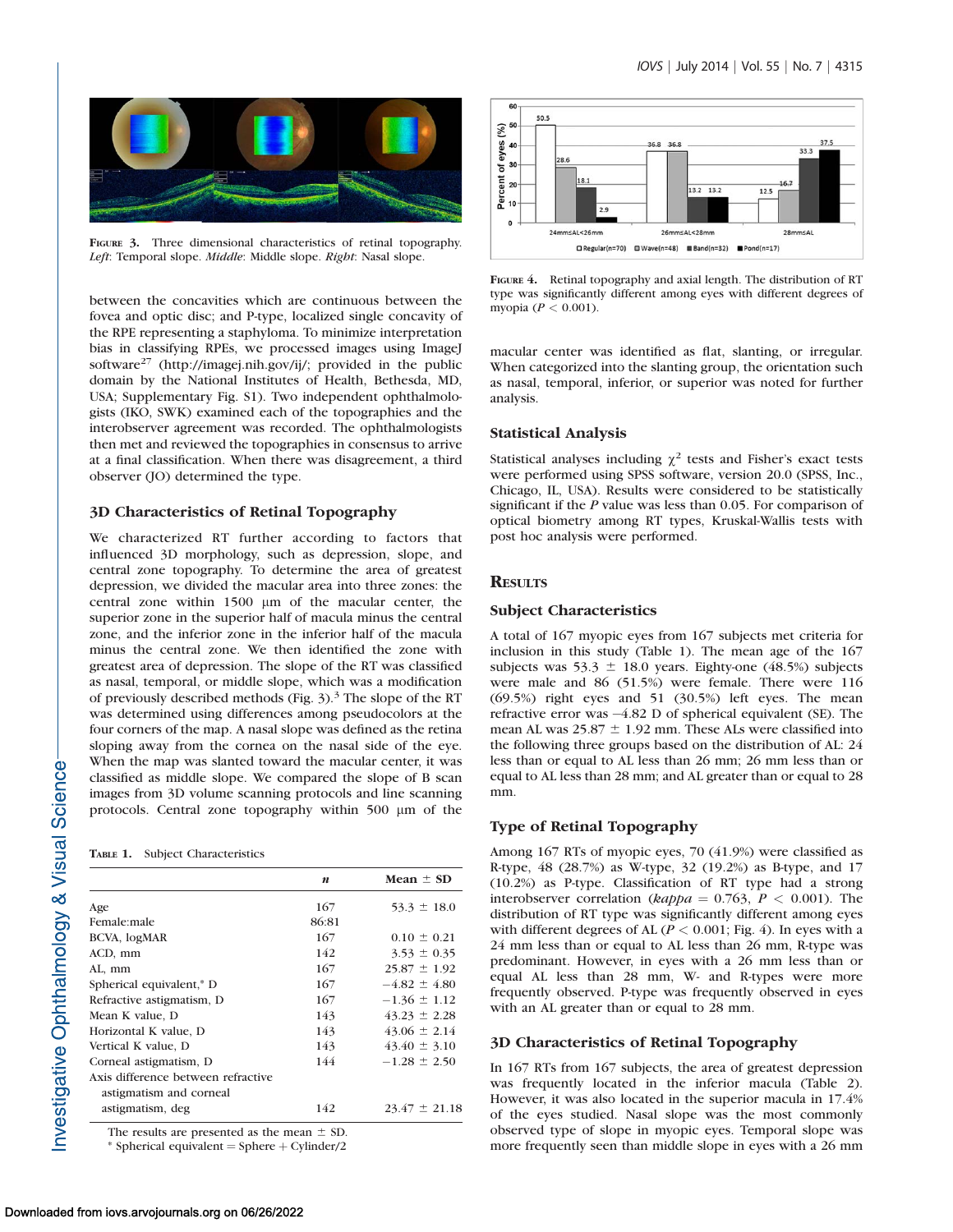TABLE 2. Characteristics of Retinal Topography and Axial Length

|                                        | Axial length (AL), mm                       |                                   |                       |                                  |  |
|----------------------------------------|---------------------------------------------|-----------------------------------|-----------------------|----------------------------------|--|
|                                        | $24 \leq {\rm AL}$<br>$< 26$ ,<br>$n = 105$ | $26 \leq A L$<br>< 28<br>$n = 38$ | 28 <<br>AL,<br>$n=24$ | $\boldsymbol{P}$<br><b>Value</b> |  |
| Area of greatest depression, $n = 167$ |                                             |                                   |                       |                                  |  |
| Superior, $n = 29$                     | 24 (22.9%)                                  | $4(10.5\%)$                       | 1(4.2%)               |                                  |  |
| Inferior, $n = 81$                     | 43 (41.0%)                                  | 22 (57.9%)                        | 16(66.7%)             |                                  |  |
| Both, $n = 45$                         |                                             | $33(31.4\%)$ 7 (18.4%) 5 (20.8%)  |                       |                                  |  |
| Central, $n = 12$                      |                                             | $5(4.8\%)$ $5(13.2\%)$            | $2(8.3\%)$            |                                  |  |
| Slope, $n = 167$                       |                                             |                                   |                       | $0.001\dagger$                   |  |
| Nasal, $n = 110$                       | 78 (74.3%)                                  | 20 (52.6%)                        | 12 (50.0%)            |                                  |  |
| Temporal, $n = 30$                     | 17(16.2%)                                   | $11(28.9\%)$ $2(8.3\%)$           |                       |                                  |  |
| Middle, $n = 27$                       |                                             | $10(9.5\%)$ 7 (18.4%)             | 10(41.7%)             |                                  |  |
| Central zone, $n = 166$                |                                             |                                   |                       | $0.196*$                         |  |
| Flat, $n = 72$                         | 44 (41.9%)                                  | 16(42.1%)                         | 12 (52.2%)            |                                  |  |
| Slanting, $n = 92$                     |                                             | 61 (58.1%) 21 (55.3%)             | 10(43.5%)             |                                  |  |
| Irregular, $n = 2$                     |                                             | $0(0\%)$ $1(2.6\%)$               | 1(4.3%)               |                                  |  |

Fisher's exact test.

 $\uparrow \chi^2$  test.

less than or equal to AL less than 28 mm. However, middle slope was more frequently observed than temporal slope in eyes with an AL greater than or equal to 28 mm. The slope was not different between of B scan images from 3D volume scanning protocols and line scanning protocols. Topographic characteristics of the central zone of the macula were classified into three subtypes: 72 (43.1%) were flat, 92 (55.1%) were slanted, and 2 (1.2%) were irregular. In the slanted group, the orientation was identified as nasal in 67 eyes (72.8%), temporal in 15 eyes (16.3%), and inferior in 10 eyes (10.9%). None of the retinas studied were oriented in the superior direction. The distribution of topographic characteristics in the central zone of the macula was not different among eyes with different degrees of AL ( $P = 0.196$ ). However, the orientation of slant was significantly different according to the degree of myopia (P  $= 0.002$ ). Nasal orientation was more frequently observed in eyes with an AL less than 26 mm. However, inferior orientation was more frequently observed in eyes with an AL of 28 mm or more.

Each RT type exhibited different 3D characteristics (Table 3). Nasal slope was most frequently observed in R-type eyes. However, temporal slope was not commonly seen in B-type eyes. Middle slope had a tendency to increase from R- to Ptype. A slanted central zone of the macula was more frequently observed compared with a flat central zone, except in B-type eyes in which a flat central zone was observed in 87.5% of cases. The area of greatest depression was most frequently located in the inferior macula in all RT types.

#### Retinal Topography and Optical Measurements

Axial length and SE were different among RT types (Table 4). Difference between refractive astigmatism and corneal astigmatism was also different among RT types. However, axis difference between refractive and corneal astigmatism was not significantly different among RT types. Best-corrected visual acuity (logMAR) was different among types of RT ( $P < 0.001$ , Kruskal-Wallis test). On post hoc analysis, the AL and SE of Ptype RT were greater than that of R-type (Table 5). Difference between refractive and corneal astigmatism of P-type RT was greater than that of B-type ( $P = 0.002$ ). Best-corrected visual

TABLE 3. Three Dimensional Characteristics of Retinal Topography Types

| Regular,<br>Band,<br>Pond,<br>Wave,<br>$n=48$<br>$n=70$<br>$n = 32$<br>$n=17$ | $\boldsymbol{P}$<br>Value* |
|-------------------------------------------------------------------------------|----------------------------|
| Area of greatest depression                                                   | < 0.001                    |
| Superior,                                                                     |                            |
| $n = 29$<br>13 (18.6%) 8 (16.7%) 8 (25.0%) 0 (0%)                             |                            |
| Inferior.                                                                     |                            |
| $n=81$<br>23 (32.9%) 31 (64.6%) 13 (40.6%) 14 (82.4%)                         |                            |
| Both,                                                                         |                            |
| $n = 45$ 27 (38.6%) 7 (14.6%) 11 (34.4%) 0 (0%)                               |                            |
| Central,                                                                      |                            |
| $7(10.0\%)$ 2 $(4.2\%)$<br>$0(0\%)$<br>3(17.6%)<br>$n=12$                     |                            |
| Slope                                                                         | < 0.001                    |
| Nasal,                                                                        |                            |
| $n = 110$ 52 (74.3%) 31 (64.6%) 23 (71.9%) 4 (23.5%)                          |                            |
| Temporal,                                                                     |                            |
| $n = 30$<br>$16(22.9\%)$ $12(25.0\%)$ $1(3.1\%)$ $1(5.9\%)$                   |                            |
| Middle,                                                                       |                            |
| $n = 27$ 2 (2.9%) 5 (10.4%) 8 (25.0%) 12 (70.6%)                              |                            |
| Central zone                                                                  | ${<}0.001$                 |
| Flat,                                                                         |                            |
| 25 (35.7%) 15 (31.3%) 28 (87.5%) 4 (25.0%)<br>$n=72$                          |                            |
| Slanting.                                                                     |                            |
| 45 (64.3%) 32 (66.7%) 4 (12.5%) 11 (68.8%)<br>$n=92$                          |                            |
| Irregular,                                                                    |                            |
| $1(6.3\%)$<br>$n=2$<br>$0(0\%)$<br>$1(2.1\%)$<br>$0(0\%)$                     |                            |

\* Fisher's exact test.

acuity of P-type was worse than R-, W-, or B-type ( $P < 0.001$ , P  $= 0.007$ , and  $P < 0.001$ , respectively).

#### **DISCUSSION**

In this study, we determined RT of the macula using an SD-OCT volume scan in eyes with varying degrees of myopia. Although the 2- and 3D curvature of the RPE layer has previously been reported in emmetropic or highly myopic eyes,  $3,4,28-30$  this is the first study to investigate 3D RT in eyes with varying degrees of myopia. In a previous study, which used horizontal scans, the inward convexity may be less clearly detected.<sup>31</sup> In this study using a pseudocolor coded topographic image map of the RPE from 3D-OCT scans, we were able to easily identify Btype RT in eyes with all degrees of myopia. The rainbow pseudocolors in the topographic layer image represent height from the coronal plane of the eye, with blue indicating low height and red indicating high height. This could be used as an objective tool to depict the 3D configuration of the RPE. Using this method, we were able to examine the shape of the photoreceptor array in situ. The topographic images for RPEs on Topcon 3D-OCT are recognized as segmentation images of the top of the RPE layer, which corresponds to the outer segment tips of the photoreceptors.<sup>32</sup> Thus, RT images in this study may provide realistic measurements of the retinal photoreceptor array. However, the topographic images of the RPE layers are provided not only by the 3D-OCT but also by other SD-OCTs. Since the photoreceptor layers are usually arrayed with RPE layers, topographic maps for the RPE layers generated by other SD-OCTs may be useful alternatives for observing the topographic characteristics.

We found that the distribution of RT type differs according to the degree of AL. In eyes with a low degree of AL, 50.5%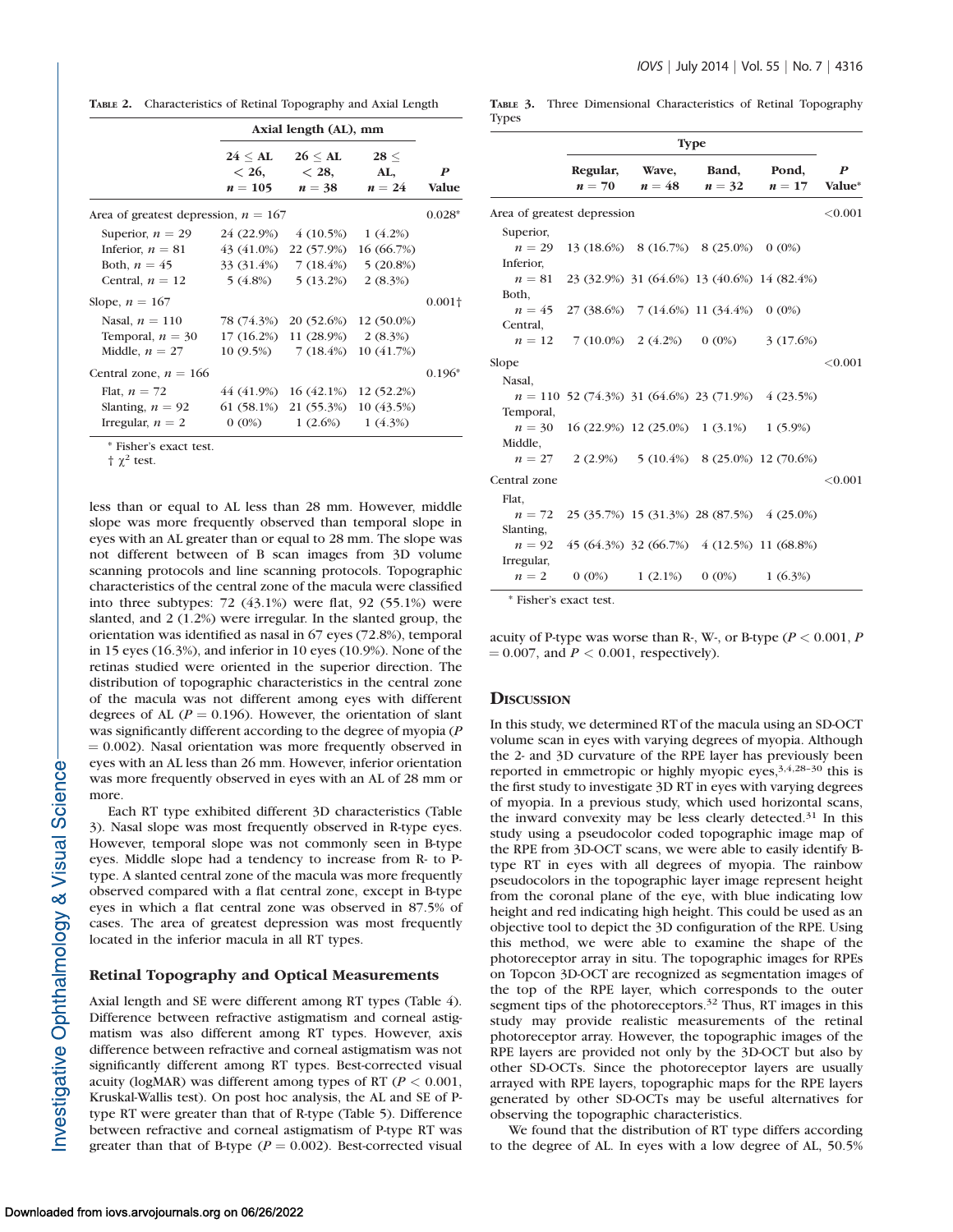|                                                                            | <b>Type</b>                |                       |                               |                        |          |
|----------------------------------------------------------------------------|----------------------------|-----------------------|-------------------------------|------------------------|----------|
|                                                                            | Regular, $n = 70$          | Wave, $n = 48$        | Band, $n = 32$                | Pond, $n = 17$         | P Value* |
| AL, mm                                                                     | 24.69 (24.36, 25.58)       | 25.12 (24.39, 27.07)  | 24.92 (24.28, 27.68)          | 28.03 (26.34, 30.16)   | < 0.001  |
| Refractive error                                                           |                            |                       |                               |                        |          |
| $SE + D$                                                                   | $-2.63$ ( $-5.31, -0.88$ ) | $-2.50(-9.00, -1.00)$ | $-3.88(-8.31, -0.88)$         | $-7.63(-11.59, -3.31)$ | 0.006    |
| Cylinder, D                                                                | $-1.13(-1.75, -0.50)$      | $-1.25(-1.75, -0.75)$ | $-1.00$ ( $-1.50$ , $-0.50$ ) | $-1.75(-3.88, -0.75)$  | 0.092    |
| Axis, deg                                                                  | 80.5(25.5, 113.3)          | 82.0 (56.0, 141.0)    | 101.0(76.0, 143.0)            | 76.0 (27.8, 155.3)     | 0.160    |
| Mean K, D                                                                  | 43.36 (42.37, 45.07)       | 42.89 (42.01, 44.29)  | 43.44 (42.62, 44.35)          | 43.51 (40.64, 45.58)   | 0.636    |
| Difference between refractive<br>astigmatism and corneal<br>astigmatism, D | 0.56(0.33, 0.98)           | 0.48(0.26, 0.85)      | 0.39(0.21, 0.74)              | 1.15(0.44, 1.67)       | 0.008    |
| Axis difference between<br>refractive astigmatism and                      |                            |                       |                               |                        |          |
| corneal astigmatism, deg                                                   | $21.0$ (7.8, 38.3)         | 11.0(5.0, 31.0)       | 13.0(5.5, 37.5)               | 11.5(4.5, 31.5)        | 0.573    |
| BCVA, logMAR                                                               | 0.000(0.000, 0.046)        | 0.000(0.000, 0.155)   | 0.000(0.000, 0.023)           | 0.188(0.024, 0.301)    | 0.001    |

TABLE 4. Comparison of Biometric Characteristics Among Various Types of Retinal Topography

Results are presented as the median (interquartile range).

\* P value: Kruskal-Wallis test.

 $\dagger$  Spherical equivalent = Sphere  $+$  Cylinder/2.

exhibited R-type topography. However, as the degree of AL increased, fewer exhibited R-type and a greater proportion were found to be W or B-type. In eyes with a high degree of AL, 37.5% were P-type. These results support the previous suggestion that the posterior curvature of the eye changes with progression of myopia.<sup>33</sup> Ohno-Matsui and associates<sup>3</sup> previously hypothesized that progression of eye deformities in myopic eyes occurs due to changes in the curvature of the inner scleral surface and Bruch's membrane. They also suggested that the posterior sclera may expand when a posterior staphyloma develops later in life. Other studies have shown that the bulge in eyes with a dome-shaped macula may prevent schisis or detachment, and also act as a compensatory mechanism during ocular development.<sup>34</sup> We defined B-type as having a dome-shaped macula or band-shaped ridge.<sup>28,29</sup> B-type topography was observed in eyes with all degrees of myopia in our study. This suggests that while B-type topography may be present in myopic eyes of varying degrees, it is potentially enhanced with progression of myopia. This may also mean that B-type RT is not simply a consequence of staphyloma, but may

TABLE 5. Post Hoc Analysis

|               | P Value         |                                |                                                                               |  |
|---------------|-----------------|--------------------------------|-------------------------------------------------------------------------------|--|
|               | Axial<br>Length | <b>Spherical</b><br>Equivalent | Difference Between<br>Refractive Astigmatism<br>and Corneal<br>Astigmatism, D |  |
| Regular type  |                 |                                |                                                                               |  |
| vs. wave type | 0.081           | 0.238                          | 0.990                                                                         |  |
| Regular type  |                 |                                |                                                                               |  |
| vs. band type | 0.208           | 0.064                          | 0.036                                                                         |  |
| Regular type  |                 |                                |                                                                               |  |
| vs. pond type | ${<}0.001*$     | $0.001*$                       | 0.027                                                                         |  |
| Wave type     |                 |                                |                                                                               |  |
| vs. band type | 0.922           | 0.520                          | 0.267                                                                         |  |
| Wave type     |                 |                                |                                                                               |  |
| vs. pond type | ${<}0.001*$     | 0.018                          | 0.013                                                                         |  |
| Band type     |                 |                                |                                                                               |  |
| vs. pond type | $0.004*$        | 0.048                          | $0.002*$                                                                      |  |

 $*$  Significant by Mann-Whitney  $U$  test using Bonferroni's correction for multiple comparisons.

also be an early indicator of the development of staphyloma. In this study, we newly defined W-type RT, which is similar to Btype without the horizontal ridge, which continues between the fovea and optic disc. Both types can exhibit outward concavities of the RPE. However, B-type may be the more advanced form of W-type, since W-type was more frequently observed in eyes with low- and medium-grade myopia. In our study of eyes with varying degrees of AL, R-type topography was predominantly seen in cases of low grade myopia, W-type in moderate myopia, and B- or P-type in high myopia. While our results suggest that changes in RT type occur with progression of myopia, additional prospective studies are needed with long term observation to confirm our findings.

We characterized RT using several factors such as the area of greatest depression, slope, and central zone topography. On 3D segmentation maps, 81 (48.5%) of 167 eyes exhibited an area of greatest depression in the inferior area, and only 12 (7.2%) of 167 eyes showed this within the visual axis. These results differ from those of a previous study that used 2D line scan in eyes with high myopia, in which 21.7% of eyes had an area of greatest depression below the visual axis.<sup>2</sup> We also found that 29 (17.4%) of 167 eyes had an area of greatest depression in the superior portion of the macula, compared with 0 cases reported in the previous study.<sup>2</sup> These differences may be due to varying degrees of myopia or the use of different methods to determine the area of greatest depression. In the current study, the most depressed area was determined using 3D maps of the RPE layer. The distribution varied according to AL. In 22.9% of eyes with an AL less than 26 mm, the area of greatest depression was in the superior portion of the macula. However, this was only true in 4.2% to 10.5% of eyes with an AL greater than 26 mm. The proportion of eyes with the most depressed area in the inferior macula was greater in eyes with a longer AL. This may be because the lower one-half of the eye is structurally weaker since the optic fissure develops on the ventral side of the optic cup during formation of the eye.<sup>35</sup> In a previous study that used 2D scan images, the curvature of the RPE was classified into two types: straight contour that sloped toward the optic disc or roughly symmetrical curvature centered on the fovea. $3$  In our study, we classified the slope into three types, each of which were representative of the curvature. Nasal slope was the predominant type observed in all degrees of myopia. Temporal and middle slope were more frequently observed in eyes with moderate to high myopia.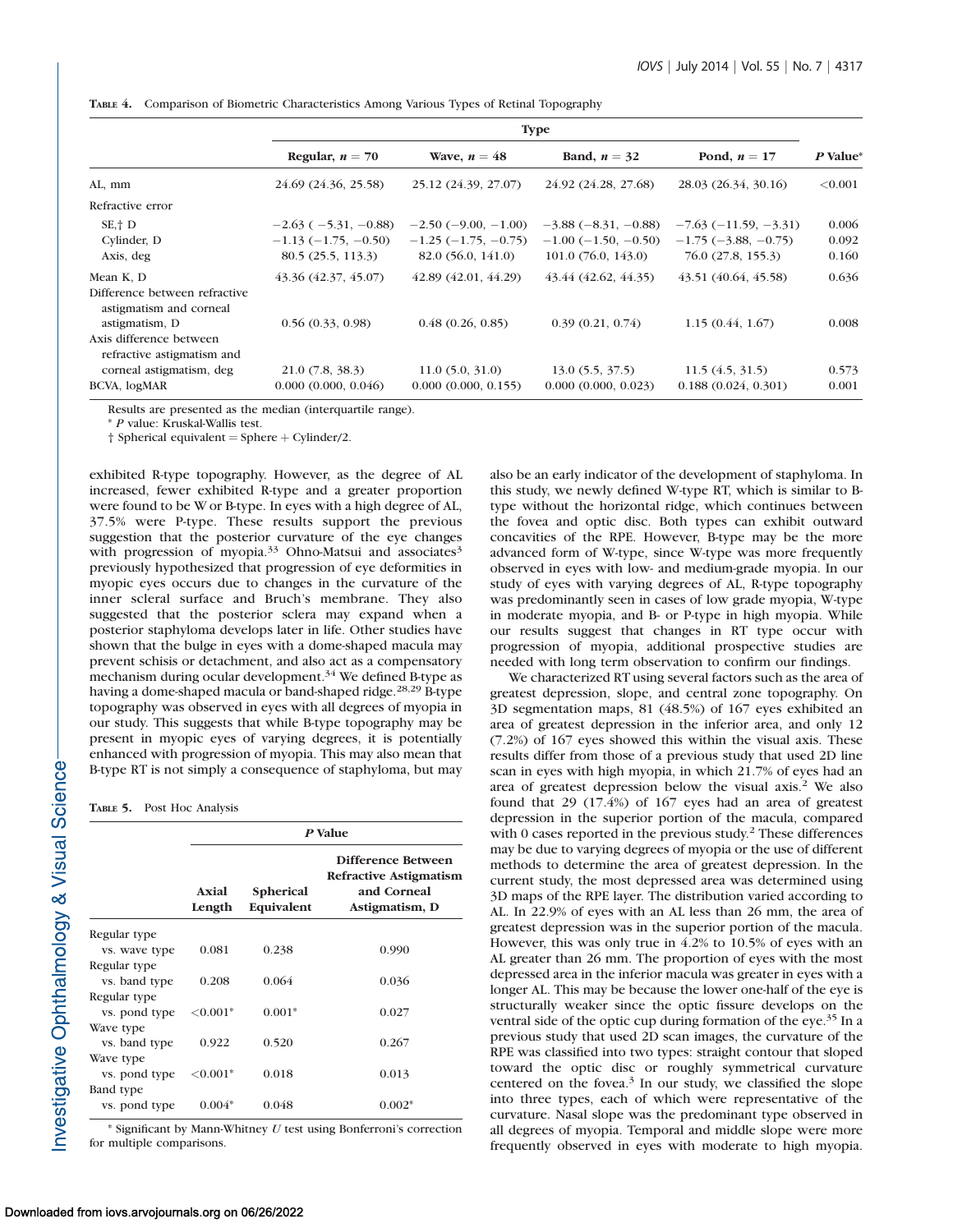The macular center is the region in which cone cells are highly concentrated, and is known to be important for fine vision. Photoreceptors are regularly arrayed in the visual axis to maximize the ability to receive photons passing through the eye.<sup>10,11</sup> In this study, the symmetry around the foveal center was considered in the classification of central zone configuration. In myopic eyes, the topography of the central zone was more frequently slanted. However, in eyes with B-type RT, it was more frequently flat. This suggests that B-type RT sustains the array of photoreceptors in the visual axis.

In this study, P-type RT had lower BCVA than the other three types. However, the BCVA of the W- and B-types, which had similar topographic characteristics to those of R-type, was not different from R-type. Difference between refractive astigmatism and corneal astigmatism was different among RT types. We found that difference between refractive astigmatism and corneal astigmatism was different among RT types. Retinal topography may be related with the optical characteristics of the eye. The optical characteristics of the eye can be determined according to the features of its components, including the cornea, pupil, crystalline lens, and retina.<sup>36</sup> Each photoreceptor functions as a ''light pipe,'' or a fiber optic, which is directed to the second nodal point of the eye.<sup>11,36</sup> This orientation optimally receives light and forms an image.36,37 Since myopic eyes were often found to exhibit irregular topography, there may be concurrent suboptimal orientation of photoreceptors contributing to visual deterioration. In addition to corneal, pupillary, and lens factors, ocular aberration measurements could be influenced by retinal factors and the array of photoreceptors, which is dependent on the 3D configuration of the choroid and the sclera.<sup>38,39</sup> However, it is difficult to measure retinal factors that influence ocular aberration. In this retrospective study, we did not measured higher-order aberrations. However, we present methods of measuring RT using commercially available SD-OCT. This technique could be used to monitor retinal factors influencing ocular aberration and vision. Additional prospective studies that use an aberrometer and SD-OCT could help to further establish the impact of retinal aberration on ocular aberration in eyes with retinal disease.

Previously, staphylomas were classified into several sub $types<sup>1</sup>$  However, in this study, we were unable to classify staphylomas using macular OCT. Only a localized portion of the macula was the focus of this study. Although this study covered a limited area, the results were obtained based on images that included the macular area using 3D volume scans with compact B-scans. While we used images that covered a 6  $mm \times 6 mm$  area of the macula that is likely important for fine vision, the myopic change in RT occurs in the entirety of the eye. Thus, use of a smaller defined area may limit our understanding of these changes. This study was limited by the small sample size included in each group as well as by the retrospective design. Additionally, we included myopic eyes, but not eyes with other macular diseases. The classification of RT types as seen on pseudocolor topographic maps into discrete groups is an arbitrary designation, since the range of topographic types in a population of myopic retinas is part of a continuum. In this study, we determined the topographic type using an imaging program, and obtained a high degree of reproducibility. Although we did not find the difference in the slope between images from 3D-volume scanning protocols and line scanning protocols, an alignment between an eye and OCT at the time of image acquisition may influence the result regarding the slope and central zone topography. Finally, while this was a cross-sectional study, longitudinal studies using a more advanced scan protocol that covers a wider area may be useful in overcoming these limitations.

In conclusion, RT representing the outer retinal boundary varied with the degree of AL. The difference of RT characteristics may be originated from the difference between healthy eyes and highly myopic eyes. And the differences may be related with optical biometry of myopic eyes. Retinal tomography using SD-OCT might be useful for monitoring morphologic changes of the retina with respect to progression of myopia.

#### Acknowledgments

This study was presented in part at the 109th Annual Meeting of The Korean Ophthalmological Society in Seoul, Korea, April 2013.

Supported by a grant from the Korean Health Technology R&D Project, Ministry for Health, Welfare & Family Affairs, Republic of Korea (HI10C1979; Sejong, Korea).

Disclosure: I.K. Oh, None; J. Oh, None; K.-S. Yang, None; K.H. Lee, None; S.-W. Kim, None; K. Huh, None

### References

- 1. Curtin BJ. The posterior staphyloma of pathologic myopia. Trans Am Ophthalmol Soc. 1977;75:67–86.
- 2. Moriyama M, Ohno-Matsui K, Hayashi K, et al. Topographic analyses of shape of eyes with pathologic myopia by highresolution three-dimensional magnetic resonance imaging. Ophthalmology. 2011;118:1626–1637.
- 3. Ohno-Matsui K, Akiba M, Modegi T, et al. Association between shape of sclera and myopic retinochoroidal lesions in patients with pathologic myopia. Invest Ophthalmol Vis Sci. 2012;53: 6046–6061.
- 4. Gaucher D, Erginay A, Lecleire-Collet A, et al. Dome-shaped macula in eyes with myopic posterior staphyloma. Am J Ophthalmol. 2008;145:909–914.
- 5. Agte S, Junek S, Matthias S, et al. A. Müller glial cell-provided cellular light guidance through the vital guinea-pig retina. Biophys J. 2011;101:2611–2619.
- 6. Wade NJ. Image, eye, and retina (invited review). J Opt Soc Am A Opt Image Sci Vis. 2007;24:1229–1249.
- 7. DelMonte DW, Anatomy Kim T. and physiology of the cornea. J Cataract Refract Surg. 2011;37:588–598.
- 8. Labin AM, Ribak EN. Retinal glial cells enhance human vision acuity. Phys Rev Lett. 2010;104:158102.
- 9. Willbold E, Layer PG. Müller glia cells and their possible roles during retina differentiation in vivo and in vitro. Histol Histopathol. 1998;13:531–552.
- 10. Franze K, Grosche J, Skatchkov SN, et al. Müller cells are living optical fibers in the vertebrate retina. Proc Natl Acad Sci U S A. 2007;104:8287–8292.
- 11. Solovei I, Kreysing M, Lanctôt C, et al. Nuclear architecture of rod photoreceptor cells adapts to vision in mammalian evolution. Cell. 2009;137:356–368.
- 12. Ragoczy T, Groudine M. The nucleus inside out through a rod darkly. Cell. 2009;137:205–207.
- 13. Reichenbach A, Bringmann A. Muller Cells in the Healthy and Diseased Retina. New York: Springer; 2010.
- 14. Westheimer G. Directional sensitivity of the retina: 75 years of Stiles-Crawford effect. Proc Biol Sci. 2008;275:2777–2786.
- 15. Snyder AW, Pask C. The Stiles-Crawford effect–explanation and consequences. Vision Res. 1973;13:1115–1137.
- 16. Bae SW, Chae JB. Assessment of metamorphopsia in patients with central serous chorioretinopathy. Indian J Ophthalmol. 2013;61:172–175.
- 17. Costa VP, Arcieri ES. Hypotony maculopathy. Acta Ophthalmol Scand. 2007;85:586–597.